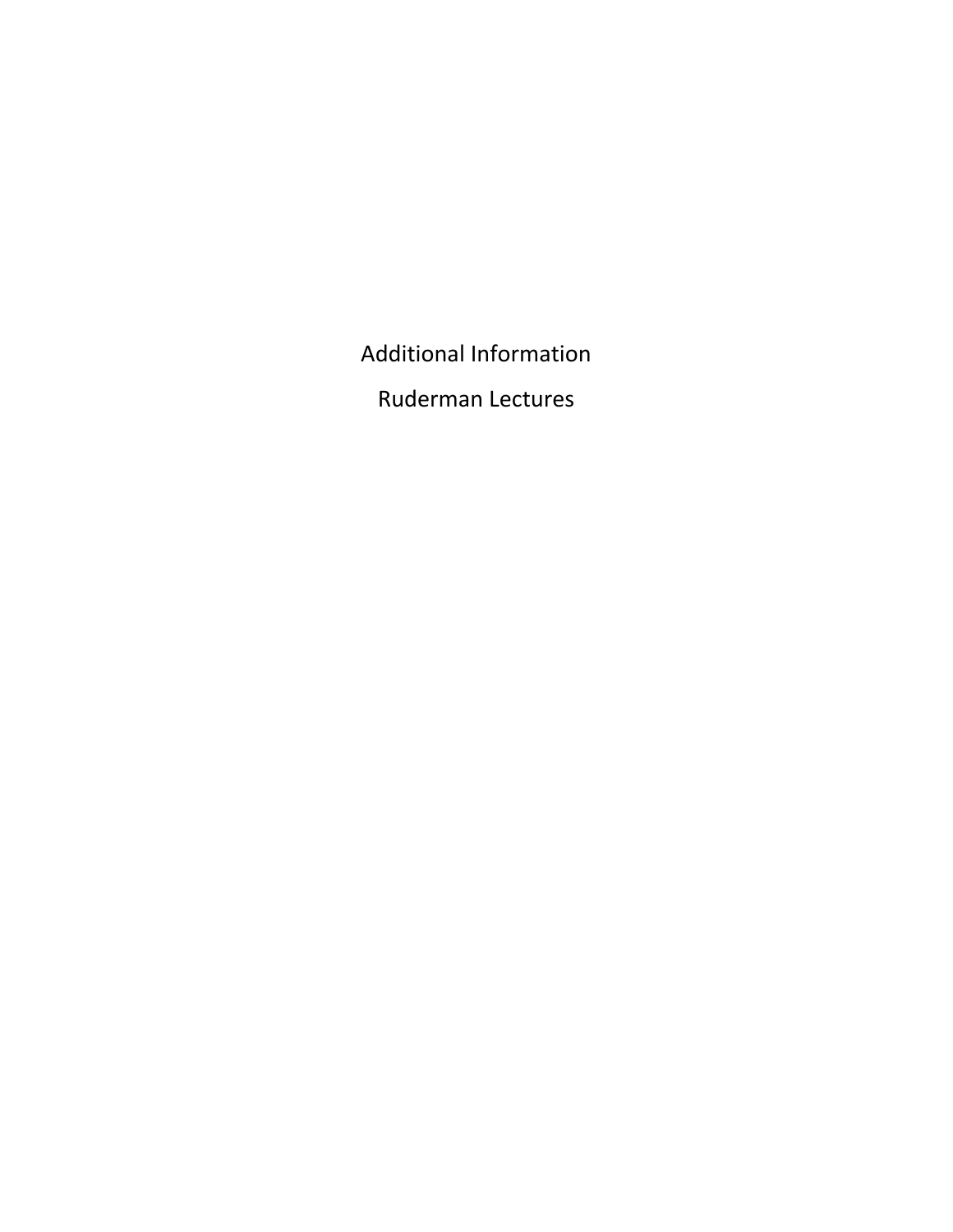

Art Spiegelman, March 27, 2012 'What the %@&\*! Happened to Comics?' A lecture with images

"Comics burn their way past your peripheral defenses into your brain directly through the eyeball," said Spiegelman. "They dig deep because they work the same way your brain works." Spiegelman, who recalled his obsession with comics as a kid, examined the evolution of what he described as an "intimate" medium that spans from superhero and children's stories to graphic novels and political manifestos. He said comics echo the thought process through the use of sequential images, thought bubbles and speech balloons. As he put it, they "don't have to be escapist stories or funny gags. They are capable of being art."

Spiegelman was part of the underground comic movement of the late 1960s and '70s and later spent a decade working for *The New Yorker*. But his crowning achievement is *Maus: A Survivor's Tale* a two-volume comic masterpiece that explores his father's life as a Polish Jew and Holocaust survivor. The tale, which cast Jews as mice and Germans as cats, won a Pulitzer Prize in 1992.

In addition to speaking to a full house in Blackman Auditorium, Spiegelman participated in an hour-long meeting with art students in a 2D Foundations course taught by lecturer Julia Hechtman, coordinated by the Humanities Center and the [College of Arts, Media and Design'](http://www.northeastern.edu/camd/)s Center for the Arts. The evening culminated in a dinner with faculty, students, and distinguished guests.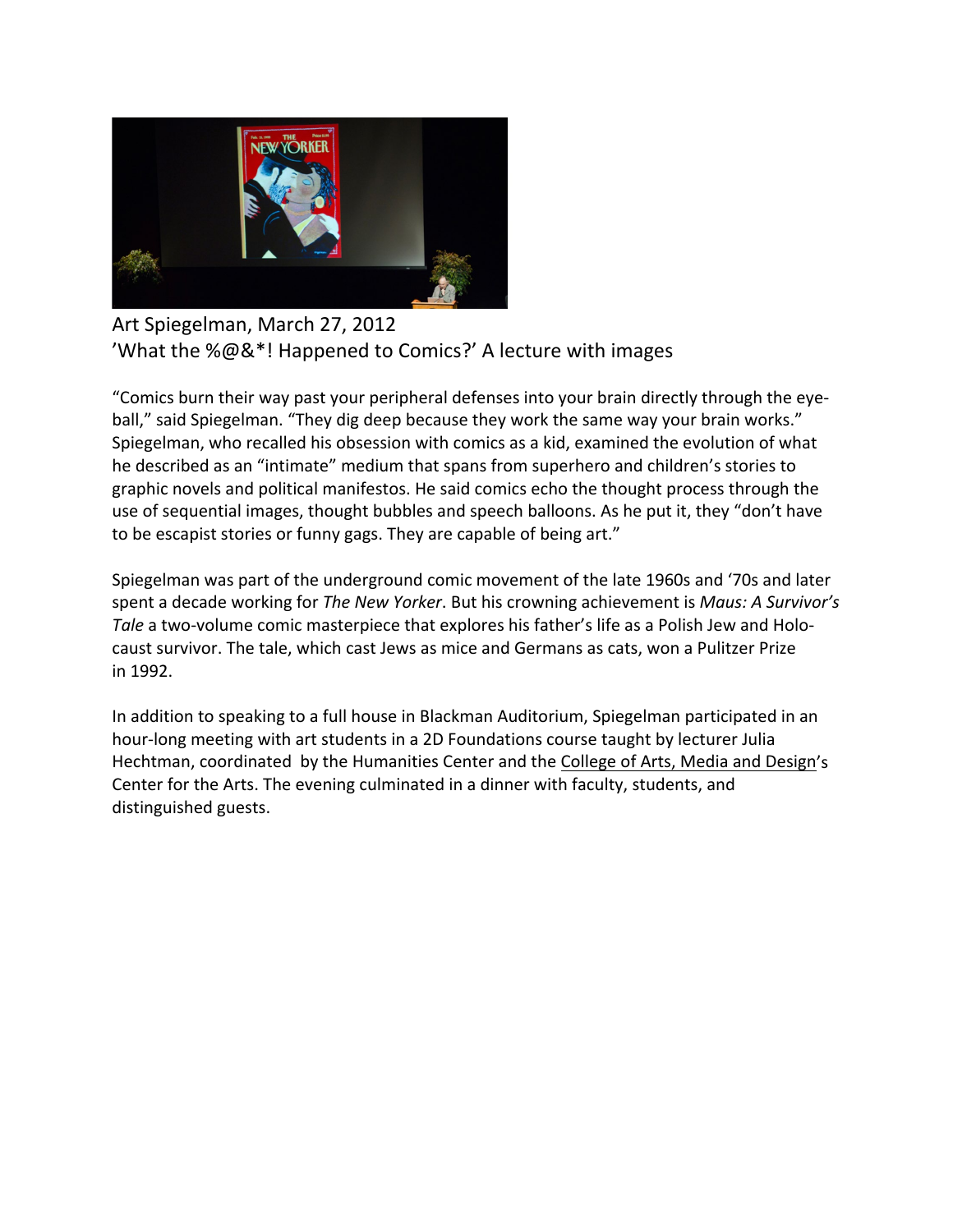

Nathan Englander, March 18, 2013 What We Talk About When We Talk About Anne Frank

After reading from the title story of his new collection, Englander shared his compelling reflections on a wide variety of topics related to writing, identity, the Holocaust, politics, and personality. He observed that everything must be understood in multiple contexts as meanings are variable, and that all that he says and writes is responsive to overlapping but particular concerns.

Englander is the author of the short story collection *What We Talk About When We Talk About Anne Frank*, which won the 2012 Frank O'Connor International Short Story Award. He first became known for his internationally bestselling short story collection *For the Relief of Unbearable Urges* (1999), followed by the novel *The Ministry of Special Cases*  (2007). Englander was selected by The New Yorker as one of the "20 Writers for the  $21^{st}$ Century"; he received a Guggenheim Fellowship, a PEN/Malamud Award, the Bard Fiction Prize, and the Sue Kaufman Prize from the American Academy of Arts & Letters.

Before his lecture, Englander met informally with a group of students and faculty for an intimate discussion of the themes of his work and to talk about the artistic process more broadly. The evening culminated in a dinner with faculty, students, and distinguished guests.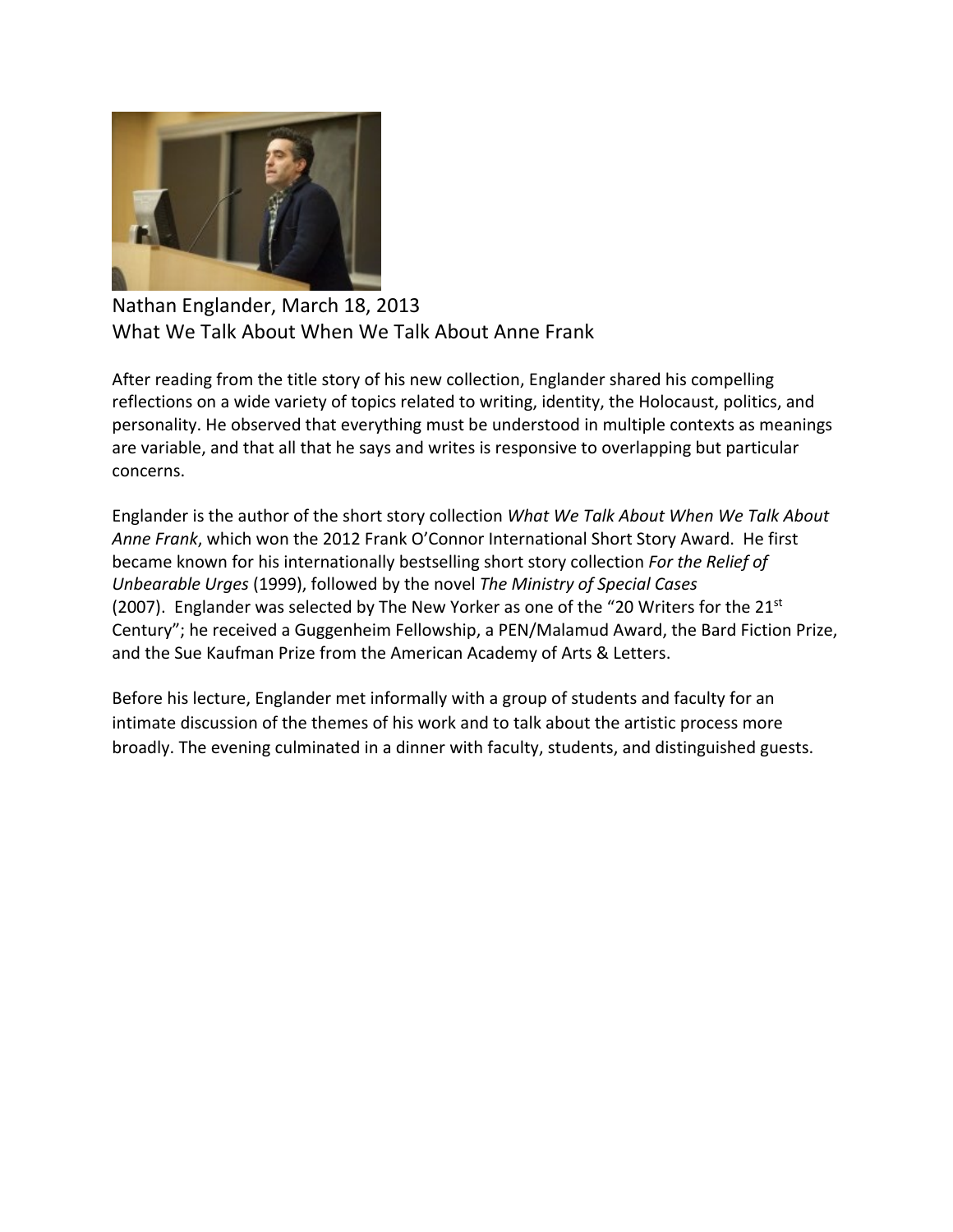

Brooke Gladstone, Mark Oppenheimer, Jane Eisner, Dina Kraft October 20, 2014 On the Jewish Media: A Panel Discussion

"On the Jewish Media" provided an opportunity for distinguished panelists to discuss both the important role that the Jewish media plays in the Jewish community and the mainstream media's coverage of issues of critical concern to the Jewish community. Panelists had a lively discussion about what is Jewish about the Jewish media and entertained sharp questions from the audience.

Brooke Gladstone, managing editor and host of National Public Radio's *On The Media*, who moderated the discussion, is the recipient of two Peabody Awards, a National Press Club Award, and an Overseas Press Club Award, among others. She is the author of *The Influencing Machine*, a media manifesto in graphic form, listed among the top books of 2011 by *The New Yorker*, *Publisher's Weekly*, *Kirkus Reviews* and *Library Journal*, and among the "10 Masterpieces of Graphic Nonfiction" by *The Atlantic*.

Gladstone was joined by Jane Eisner, the Editor-in-Chief of the *Jewish Daily Forward*, arguably the most influential of America's Jewish newspapers; Mark Oppenheimer, who writes the biweekly "Beliefs" column for the *New York Times* and is a contributing editor at *Tablet Magazine*; and Dina Kraft, the Associate Program Coordinator of the Media Innovation Track at Northeastern's School of Journalism, who has been the Jerusalem bureau chief of the Associated Press and is a regular contributor to the *New York Times, The Daily Telegraph, and Haaretz.*

*Gladstone lectured and answered questions in a journalism class before the public event.* The evening culminated in a dinner with faculty, students, and distinguished guests.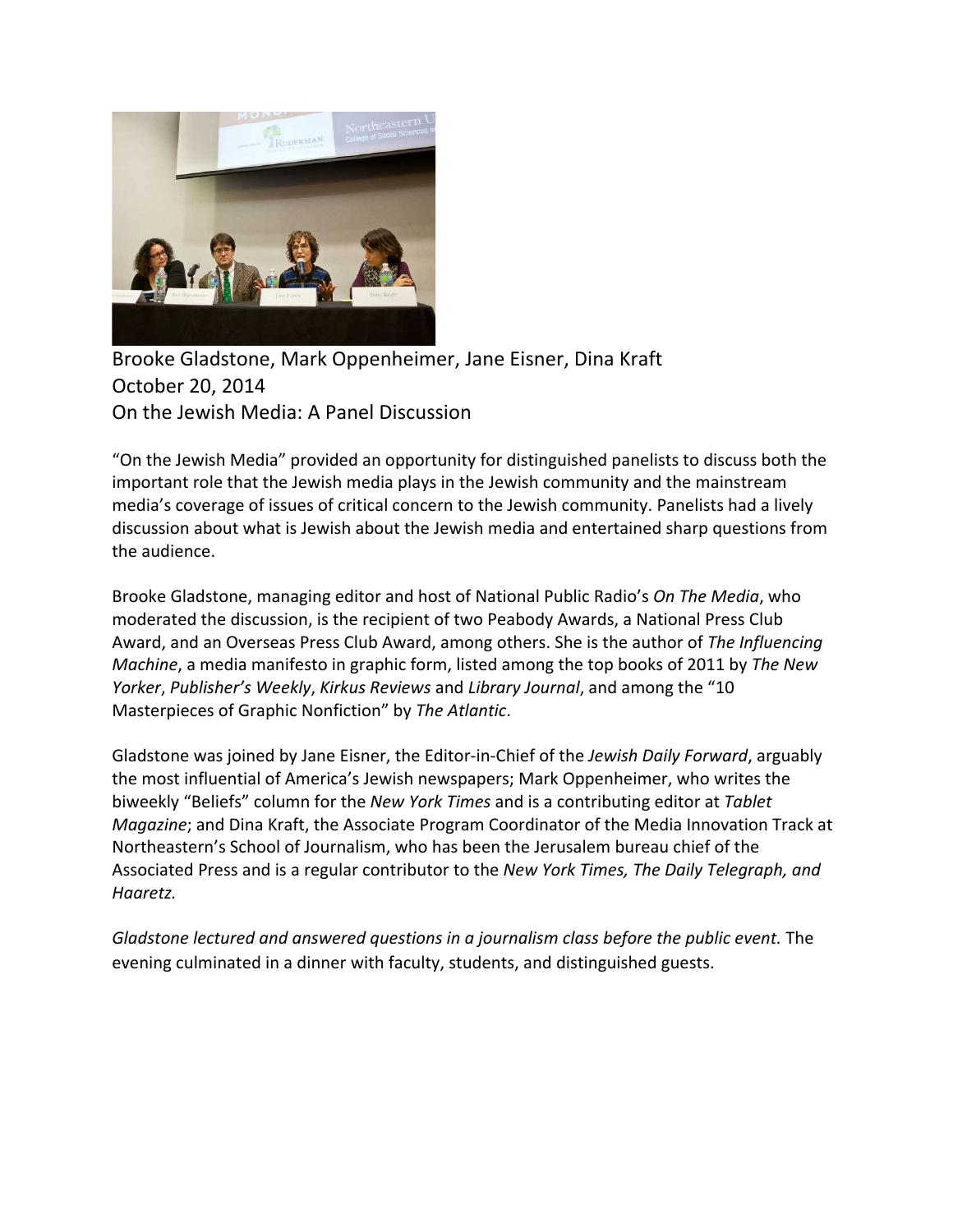

Jodi Rudoren, December 2, 2015 Journalism in a Land of Few Facts

*The New York Times* Jerusalem bureau chief Jodi Rudoren addressed critics on both sides of the Israeli-Palestinian divide. She discussed the many ways in which contested facts complicate media coverage in the Middle East. During her years in Jerusalem, Rudoren covered two Gaza wars and two Israeli elections. She has also reported on the Syrian civil war, West Bank resettlement, terror attacks, and the fallout from the Iran nuclear deal.

*Before the public event, Rudoren visited with journalism students and fielded questions.* The evening culminated in a dinner with faculty, students, and distinguished guests.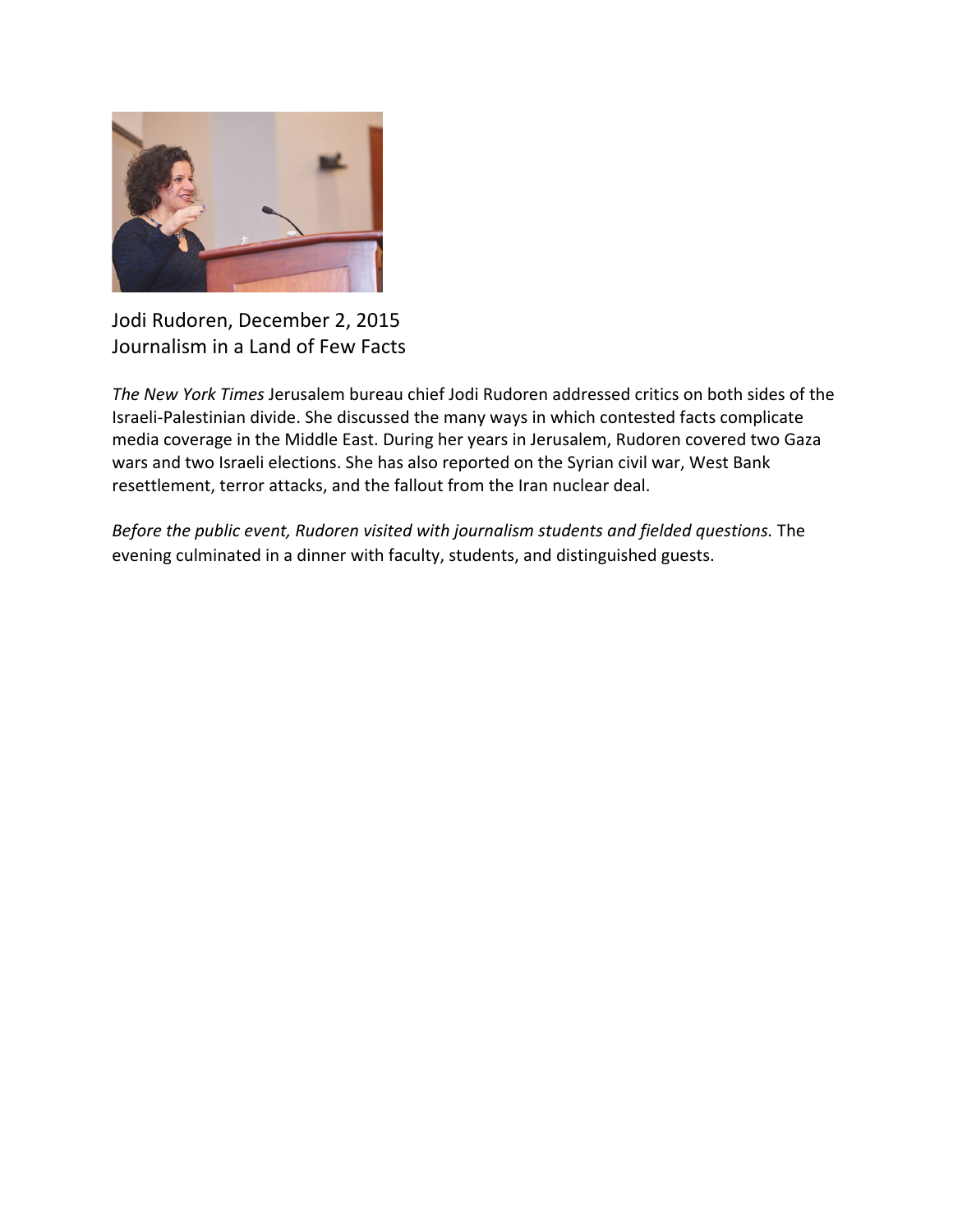

## Paul Wolpe, March 27, 2017 Frankenstein and the Golem: How ancient tales inform modern biotechnology

This lecture with accompanying slides was about the intersection of Judaism and bioethics. Wolpe raised the question of what exactly makes something human and explained how technology allows humans to make and enhance people, and asked to what extent is it ethical to do so. To explore these big questions, and in anticipation of the 100<sup>th</sup> anniversary of Mary Shelley's classic novel, Wolpe analyzed and compared the stories of the Golem from Jewish mythology and the story of Shelley's *Frankenstein*.

Dr. Paul Root Wolpe is the Asa Griggs Candler Professor of Bioethics, the Raymond F. Schinazi Distinguished Research Chair in Jewish Bioethics, and the Director of the Center for Ethics at Emory University. Wolpe served as the first Chief of Bioethics for the National Aeronautics and Space Administration (NASA). He was Co-Editor of the *American Journal of Bioethics* and is Editor-In-Chief of *AJOB Neuroscience*, the official Journal of the International Neuroethics Society. Wolpe is a past President of the American Society for Bioethics and Humanities, a Fellow of the College of Physicians of Philadelphia, a Fellow of the Hastings Center, and was the first National Bioethics Advisor to Planned Parenthood Federation of America.

In addition to his public lecture, Wolpe taught a class in Jewish ethics in a course in the Jewish Studies program. His lecture was followed by a festive dinner for faculty, students, and distinguished guests. The next day, Wolpe taught a special class for combined sections of introductory ethics on case studies in biomedical ethics.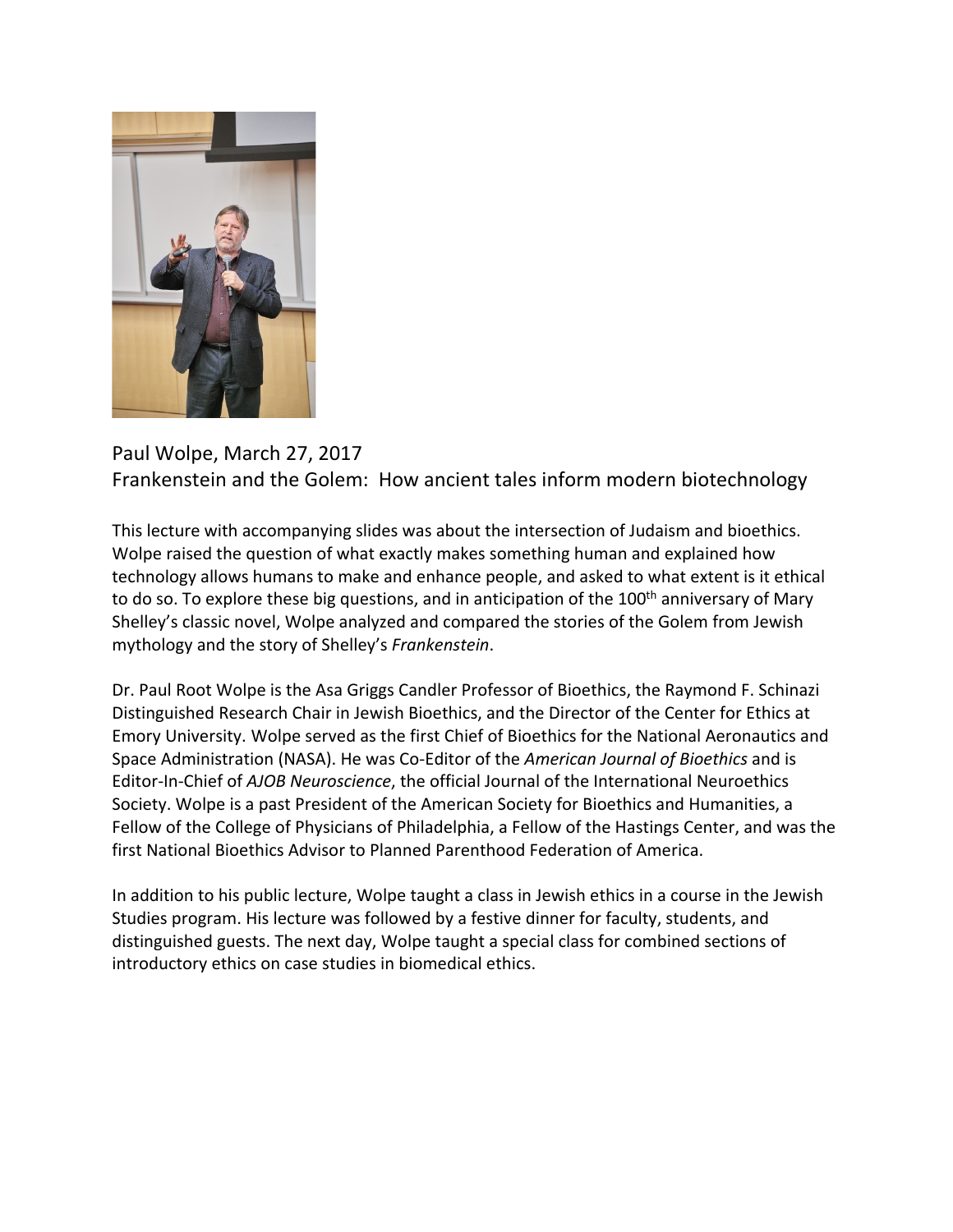

## David N. Myers, March 26, 2018 Why Is Jewish History So Important Today: An Impassioned Plea for Studying the Past

David N. Myers delivered a timely reminder of the importance of the study of Jewish history, noting among other issues new Polish legislation that punishes speech critical of the Polish role during the Holocaust. The study of Jewish History, posits Myers, has had many constructive functions, including forging the boundaries of religious denominations, creating a vehicle of national identity, and constructing a template of how immigrants adapt to majority culture. It can serve to fortify a sense of group memory and as a warning sign of the growth of intolerance.

David N. Myers holds the Sady and Ludwig Kahn Chair in Jewish History at UCLA, where he serves as the director of the Luskin Center for History and Policy. He is the President and CEO of the Center for Jewish History in New York City. Myers has written extensively in the fields of modern Jewish intellectual and cultural history; his books include *Re-Inventing the Jewish Past: European Jewish Intellectuals and the Zionist Return to History* (Oxford: 1995), *Resisting History: Historicism and its Discontents in German-Jewish Thought* (Princeton, 2003), *Between Jew and Arab: The Lost Voice of Simon Rawidowicz* (Brandeis University Press, 2008), *Jewish History: A Very Short Introduction* (2017), and *The Stakes of History: On the Use and Abuse of Jewish History for Life* (2018). Myers has edited or co-edited eight books, including *The Jewish Past Revisited, Enlightenment and Diaspora: The Armenian and Jewish Cases*, and *The Faith of Fallen Jews: Yosef Hayim Yerushalmi and the Writing of Jewish History.*

His lecture was followed by a festive dinner for faculty, students, and distinguished guests.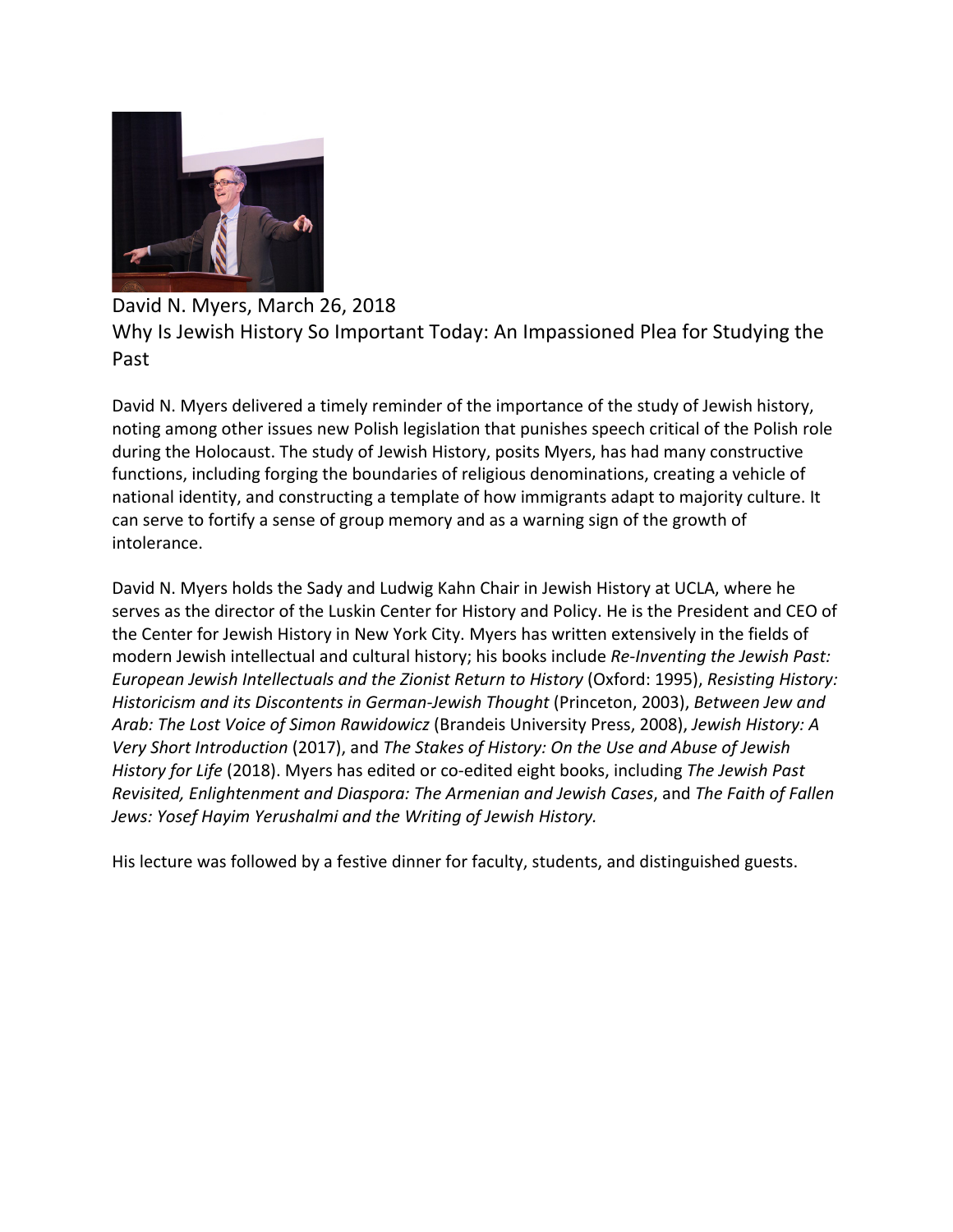

Michael Pollan, September 24, 2019 What Can Psychedelics Teach Us About Spirituality?

Best-selling author Michael Pollan engaged in a wide-ranging conversation with Northeastern University's Ruderman Professor of Jewish Studies, Lori Lefkovitz, about his new book, *How To Change Your Mind: What the New Science of Psychedelics Teaches Us About Consciousness, Dying, Addiction, Depression, and Transcendence.* Among other topics, Lefkovitz engaged Pollan in a discussion of spiritual experiences arising from the use of psychedelics, and his conclusions (such as the importance of awe in the human experience) that echo religious experience.

Pollan's other books include five *New York Times* bestsellers: *Cooked: A Natural History of Transformation* (2013), *Food Rules: An Eater's Manual* (2010); *In Defense of Food: An Eater's Manifesto* (2008); *The Omnivore's Dilemma: A Natural History of Four Meals* (2006) and *The Botany of Desire: A Plant's-Eye View of the World* (2001). *The Omnivore's Dilemma* was named one of the ten best books of 2006 by both the *New York Times* and the *Washington Post*. It also won the California Book Award, the Northern California Book Award, the James Beard Award, and was a finalist for the National Book Critics Circle Award. *The Botany of Desire* received the Borders Original Voices Award for the best non-fiction work of 2001, and was recognized as a best book of the year by the American Booksellers Association and Amazon.com. Several of his books have been adapted for television. Pollan was named to the 2010 TIME 100, the magazine's annual list of the world's 100 most influential people and was named by *Newsweek* as one of the top 10 "New Thought Leaders."

Pollan has been a fellow at the Radcliffe Institute for Advanced Study at Harvard. He is the Lewis K. Chan Arts Lecturer and Professor of the Practice of Non-Fiction at Harvard University and holds the John S. and James L. Knight Professor of Journalism at UC Berkeley's Graduate School of Journalism.

While at Northeastern, Pollan also taught a master class in writing to a group of students from the Jewish Studies Program, the Writing Program, School of Journalism, English Department and Psychology Department.

Later, the Ruderman family discussed with Pollan his views on the potential use of psychedelics in treating mental illnesses. His lecture was followed by a festive dinner for faculty, students, and distinguished guests.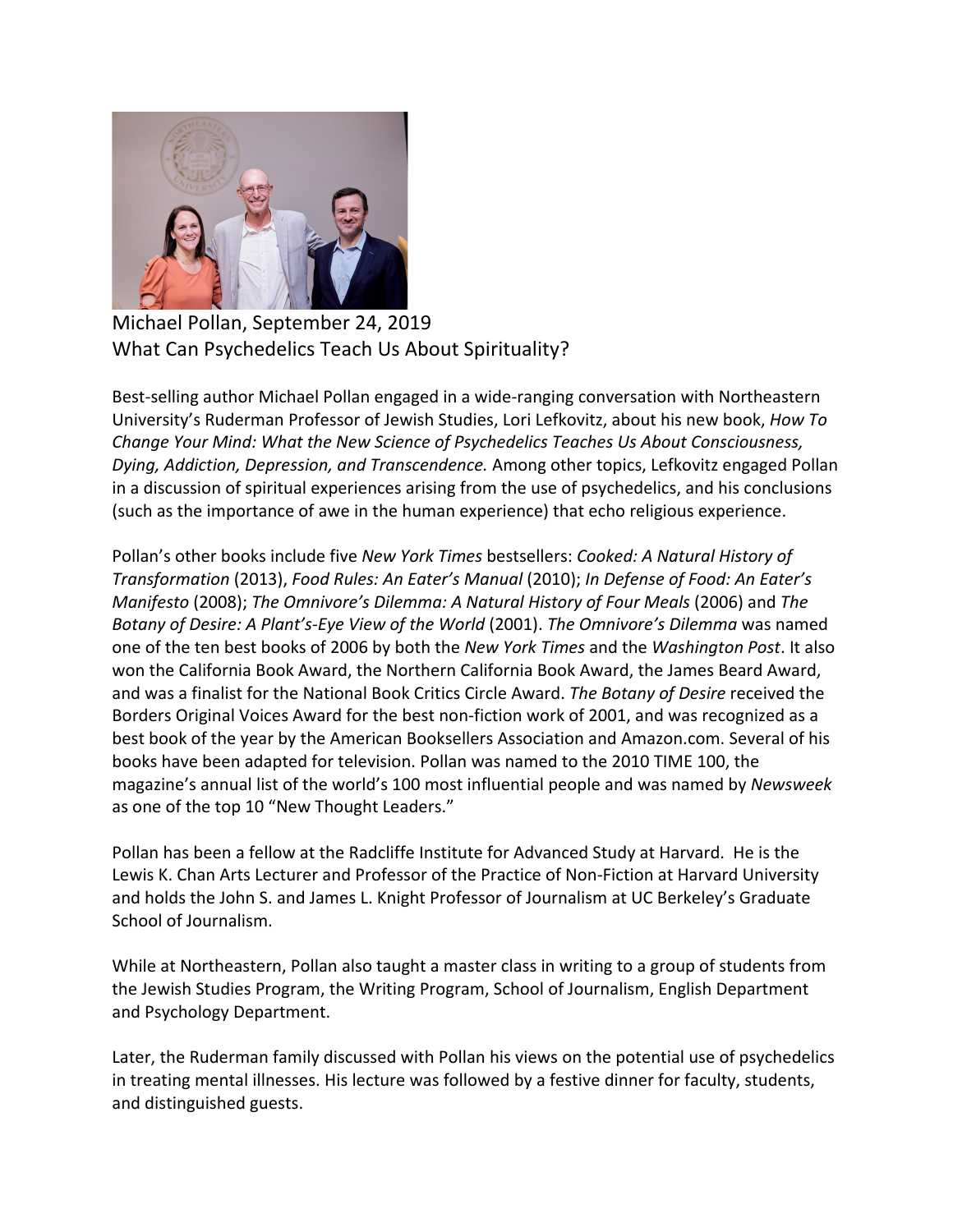

## Rachel Yehuda, Eva Fogelman and Danny Brom March 8, 2021 via zoom Trauma, the Jewish Experience, and Lessons for post-Covid Mental Health

Panelists Drs. Danny Brom, Eva Fogelman, and Rachel Yehuda, along with moderator Dr. Lori Lefkovitz, Director of Jewish Studies at Northeastern University, discussed the types of trauma people have experienced during the pandemic, and strategies developed from experiences within the Jewish community to cope with them, and to overcome them. Hundreds of people joined the zoom presentation from all over the world.

[Dr. Danny Brom,](https://metiv.org/our-team/danny-brom-2/) founding director of [Metiv: The Israel Psychotrauma Center,](https://metiv.org/) is an internationally renowned expert on trauma and resilience in the face of terror and disaster. As Director of Metiv, he has brought his expertise in trauma to the fields of education, community resilience, health and mental health care to increase the capacity of Israeli society to cope with ongoing existential threats.

Dr. Brom served as Adjunct Associate Professor at the Paul Baerwald School of Social Work at Hebrew University in Jerusalem. He is former chair of the Israel Trauma Coalition and served as Director of Research for AMCHA, which provides psychosocial support for first and second generation Holocaust survivors. Internationally, he has provided trauma and resilience training and consulting to professionals and service providers in the wake of terrorism and disaster, including New York after 9/11, Haiti, Turkey, New Orleans, and Mexico.